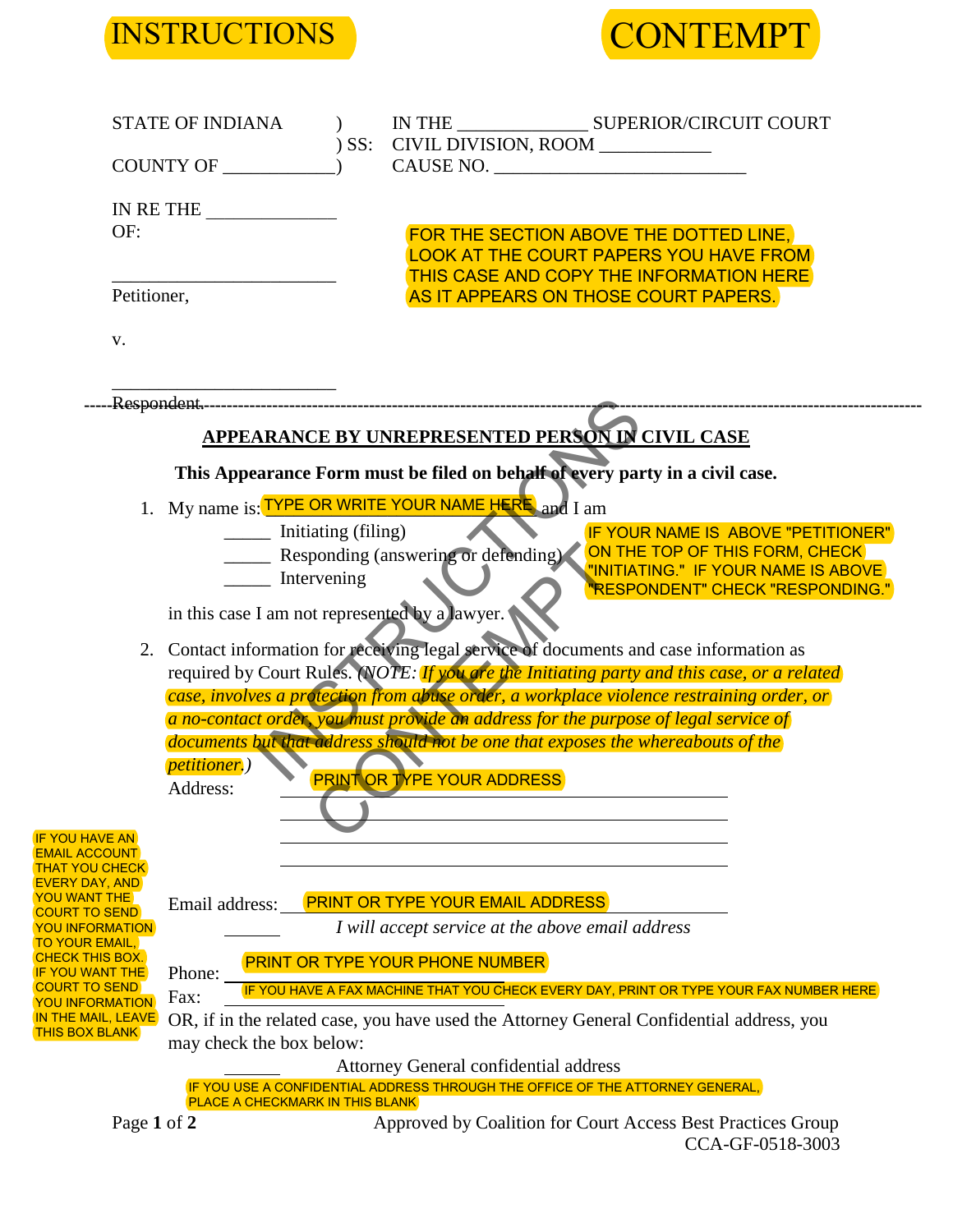3. This is a  $\triangle$ EAVE BLANK  $\triangle$  case type as defined in Administrative Rule 8(B)(3). *(This clerk will tell you the case type if you don't know it, so you may handwrite your response at the Clerk's Office.)*

|          | There are related cases: (If yes, please indicate below)<br>Yes<br>N <sub>o</sub>                                                                    |                                             | IF THERE ARE OTHER COURT CASES THAT INVOLVE<br>YOURSELF, THE OTHER PARENT, AND YOUR KIDS<br>YOU SHOULD CHECK "YES." IF NOT, CHECK "NO." |  |
|----------|------------------------------------------------------------------------------------------------------------------------------------------------------|---------------------------------------------|-----------------------------------------------------------------------------------------------------------------------------------------|--|
|          | Caption and case number of related cases:                                                                                                            | IF YOU CHECKED 'YES' ON #4, WRITE THE OTHER |                                                                                                                                         |  |
| Caption: | <b>CASE INFORMATION HERE.</b>                                                                                                                        |                                             |                                                                                                                                         |  |
| Caption: |                                                                                                                                                      |                                             | Case No.                                                                                                                                |  |
| Caption: |                                                                                                                                                      |                                             |                                                                                                                                         |  |
| Caption: |                                                                                                                                                      |                                             | Case No                                                                                                                                 |  |
| Caption: |                                                                                                                                                      |                                             |                                                                                                                                         |  |
| Caption: |                                                                                                                                                      |                                             | $\text{Case No.}$                                                                                                                       |  |
|          | Additional information as required by local rule:                                                                                                    |                                             |                                                                                                                                         |  |
|          |                                                                                                                                                      | <b>CERTIFICATE OF SERVICE</b>               | IF YOUR LOCAL RULES TELL YOU TO INCLUDE MORE INFORMATION, WRITE OR TYPE IT HERE.                                                        |  |
|          |                                                                                                                                                      |                                             | I hereby certify that I sent a copy of this Appearance by first class mail to the opposing                                              |  |
|          | party if the opposing party is not represented by an attorney on<br><b>WRITE OR TYPE THE DATE YOU MAILED \</b> .<br>THIS DOCUMENT TO THE OTHER PARTY |                                             |                                                                                                                                         |  |

AFTER YOU PRINT THIS DOCUMENT, SIGN YOUR FULL NAME HERE WITH A PEN.

Signature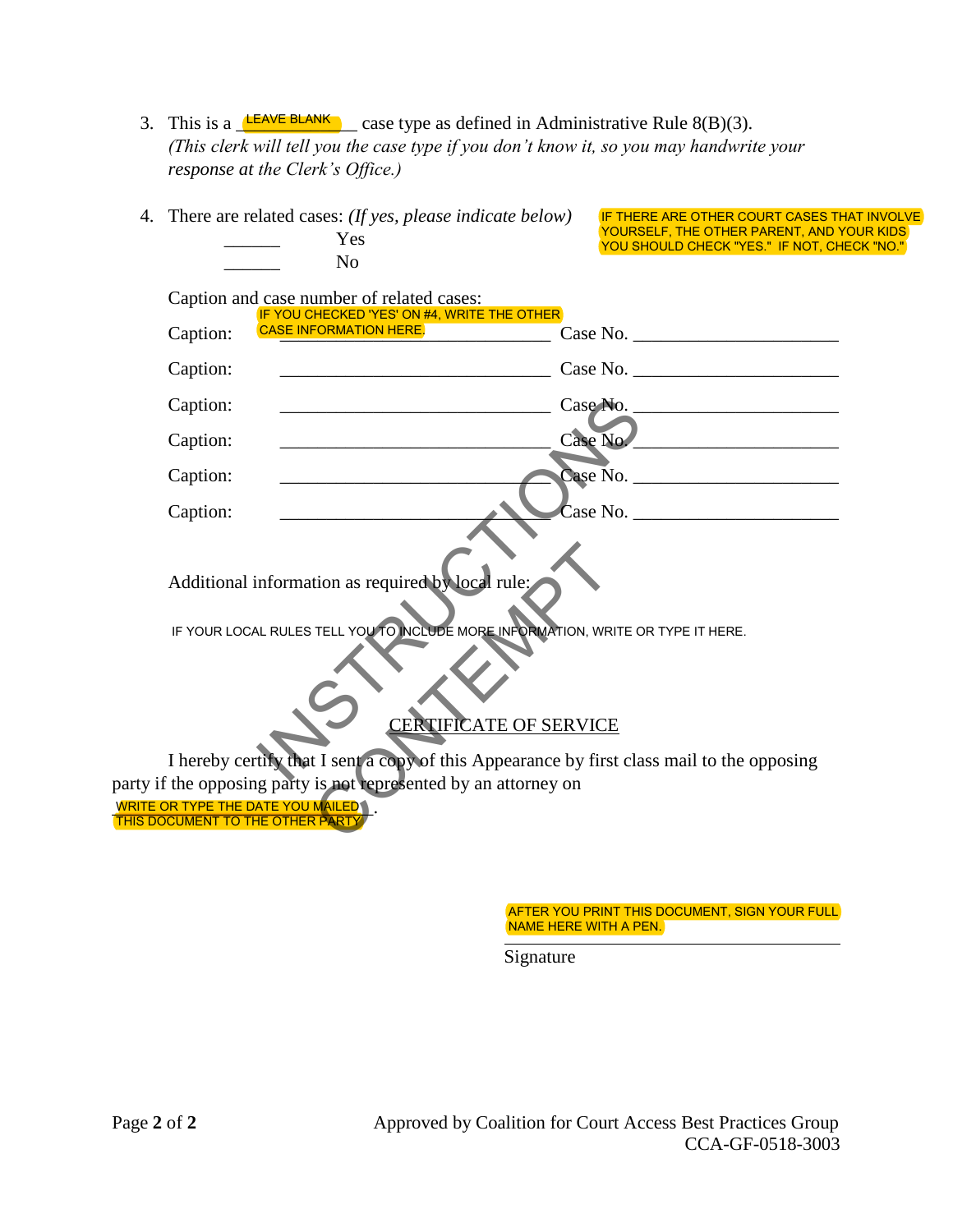| STATE OF INDIANA                            |         |                                          | IN THE COURT                                                                                      |
|---------------------------------------------|---------|------------------------------------------|---------------------------------------------------------------------------------------------------|
|                                             | $)$ SS: |                                          | CAUSE NO.                                                                                         |
| IN RETHE $\qquad \qquad$                    |         |                                          |                                                                                                   |
| OF:                                         |         |                                          |                                                                                                   |
|                                             |         |                                          |                                                                                                   |
|                                             |         |                                          | FOR THE SECTION ABOVE THE DOTTED LINE, LOOK AT<br>THE COURT PAPERS YOU HAVE IN THIS CASE AND COPY |
| Petitioner,                                 |         |                                          | THE INFORMATION HERE.                                                                             |
|                                             |         |                                          |                                                                                                   |
| and                                         |         |                                          |                                                                                                   |
|                                             |         |                                          |                                                                                                   |
| Respondent.                                 |         |                                          |                                                                                                   |
|                                             |         |                                          |                                                                                                   |
|                                             |         |                                          | <b>VERIFIED PETITION FOR RULE TO SHOW CAUSE REGARDING CUSTODY OR</b>                              |
|                                             |         | PARENTING TIME                           |                                                                                                   |
| Comes now the <b>EXPONDENT</b>              |         | YOUR TITLE ABOVE: EITHER 'PETITIONER' OR |                                                                                                   |
|                                             |         |                                          | and being first duly                                                                              |
|                                             |         |                                          | sworn upon <b>HIS/HER</b> oath, requests this Court to issue upon the <b>PETITIONER' OR</b> a     |
|                                             |         |                                          | <b><i>RESPONDENT</i></b>                                                                          |
|                                             |         |                                          | Rule to Show Cause pursuant to IC 31-16-12-6, and Order to Appear, and in support of              |
|                                             |         |                                          |                                                                                                   |
| <b>HIS/HER</b>                              |         | Petition alleges and says:               |                                                                                                   |
|                                             |         |                                          | 1. The Petitioner and Respondent are parents of the following children:                           |
|                                             |         |                                          | NAME OF CHILD age AGE                                                                             |
|                                             |         |                                          | $\overline{\phantom{a}}$ age $\overline{\phantom{a}}$                                             |
|                                             |         |                                          |                                                                                                   |
|                                             |         |                                          | $\overline{\phantom{a}}$ age $\overline{\phantom{a}}$                                             |
|                                             |         |                                          |                                                                                                   |
| On or about<br>2.                           |         | DATE OF LAST ORDER FROM                  | , this Court entered the following order in the                                                   |
|                                             |         |                                          | above captioned matter concerning the parties' minor children:                                    |
| WHAT THE COURT ORDERED PARENTING TIME TO BE |         |                                          |                                                                                                   |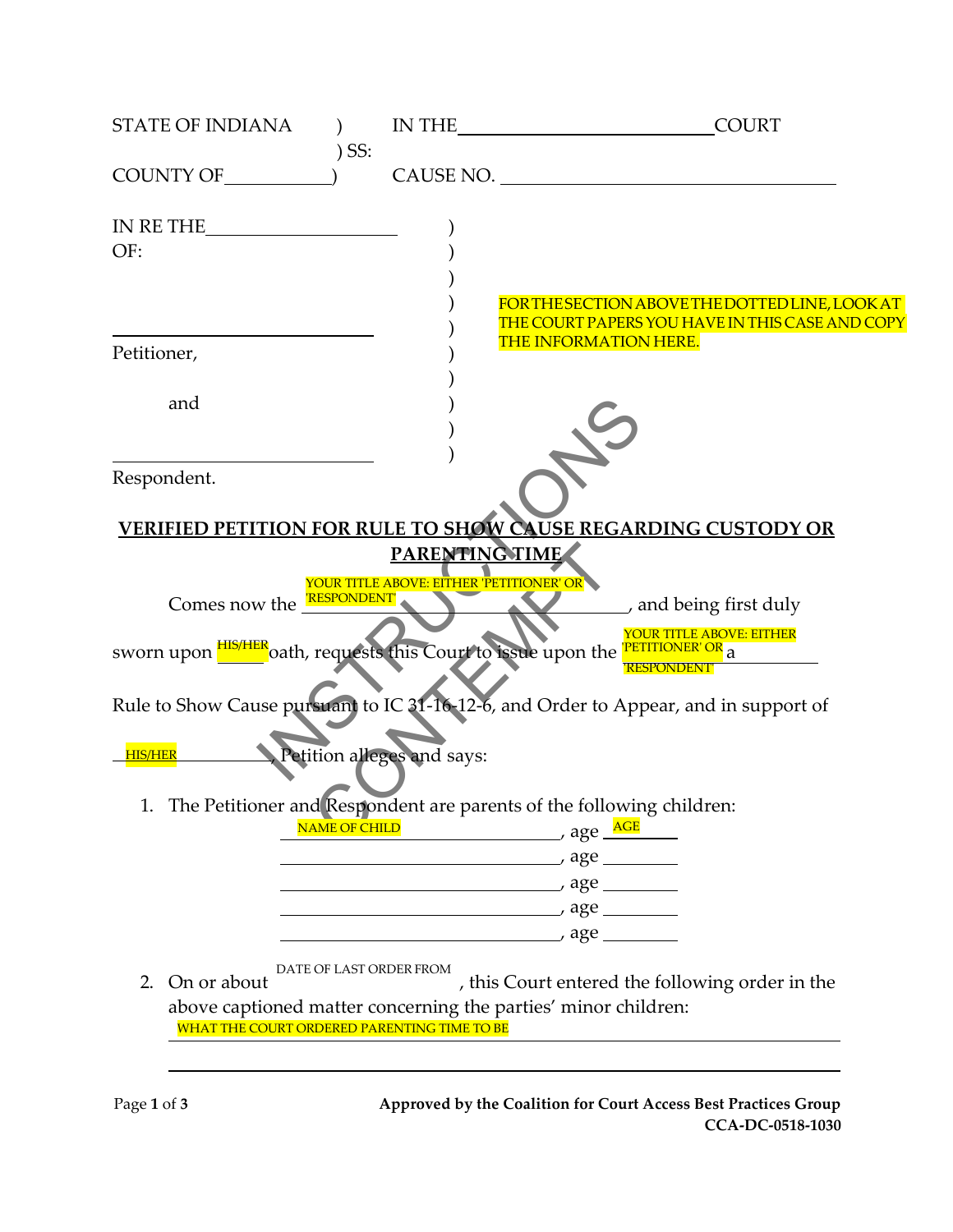

appear and show cause why he should not be found in contempt of the Court's Order.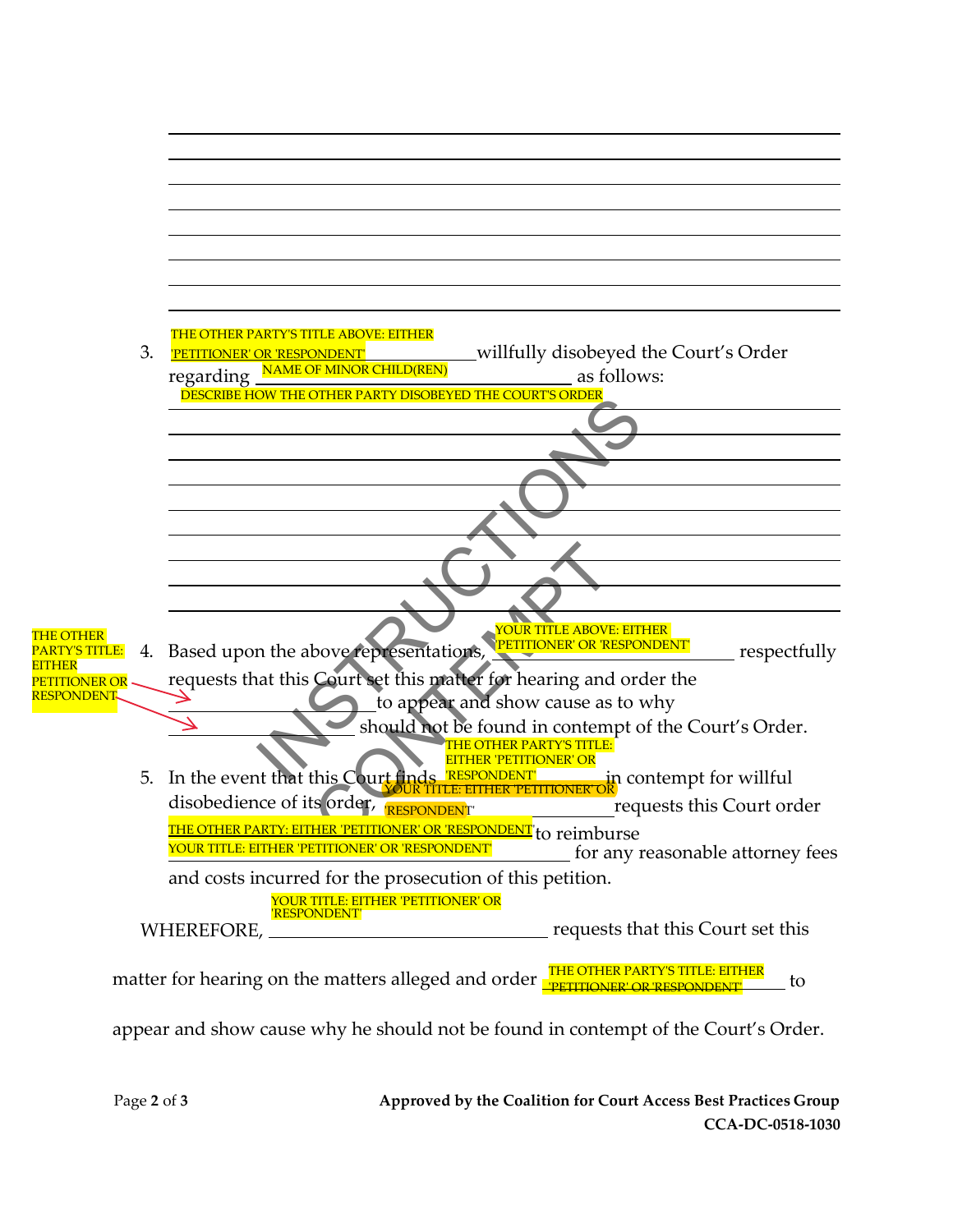| In the event that the Court finds <b>PETITIONER' OR 'RESPONDENT'</b>       | THE OTHER DARTV'S TITLE, EITHER |              | to be in contempt,                 |  |
|----------------------------------------------------------------------------|---------------------------------|--------------|------------------------------------|--|
| YOUR TITLE: EITHER 'PETITIONER' OR<br>'RESPONDENT'                         | -requests that the Court order  |              |                                    |  |
| <b>THE OTHER PARTY'S TITLE: EITHER</b><br><b>TITIONER' OR 'RESPONDENT'</b> | to reimburse the                | 'RESPONDENT' | YOUR TITLE: EITHER 'PETITIONER' OR |  |

reasonable attorney fees and costs incurred for the prosecution of this petition, and

grant all just and proper in the premises.

AND AFFIRM, SUBJECT TO PENALTIES FOR TITLE FOREGOING REPRESENTATIONS ARE IT IS SIGNATIONS ARE THE CATE OF SERVICE of SERVICE at I have served a true and exact copy of the foregoing the court is electronic filing system usi Printed Name<br>CERTIFICATE OF SERVICE<br>re served a true and exact copy of the<br>EORATIORNEY via United States first of<br>selectronic filing system using the formula of the set of the set of the set of the set of the set of the se I SWEAR AND AFFIRM, SUBJECT TO PENALTIES FOR THE CRIME OF PERFURY, THAT THE FOREGOING REPRESENTATIONS ARE TRUE. Signature Printed Name **CATE OF SERVICE** I certify that I have served a true and exact copy of the foregoing upon THE OTHER PARTY'S NAME OR ATTORNEY via United States first class mail at the following address or via the court's electronic filing system using the following e-mail address on  $\overline{DATE}$  . The set of  $\overline{DE}$ Address or e-mail address: ADDRESS OR EMAIL ADDRESS PRINT THIS FORM AND SIGN HERE WITH A PEN

Signature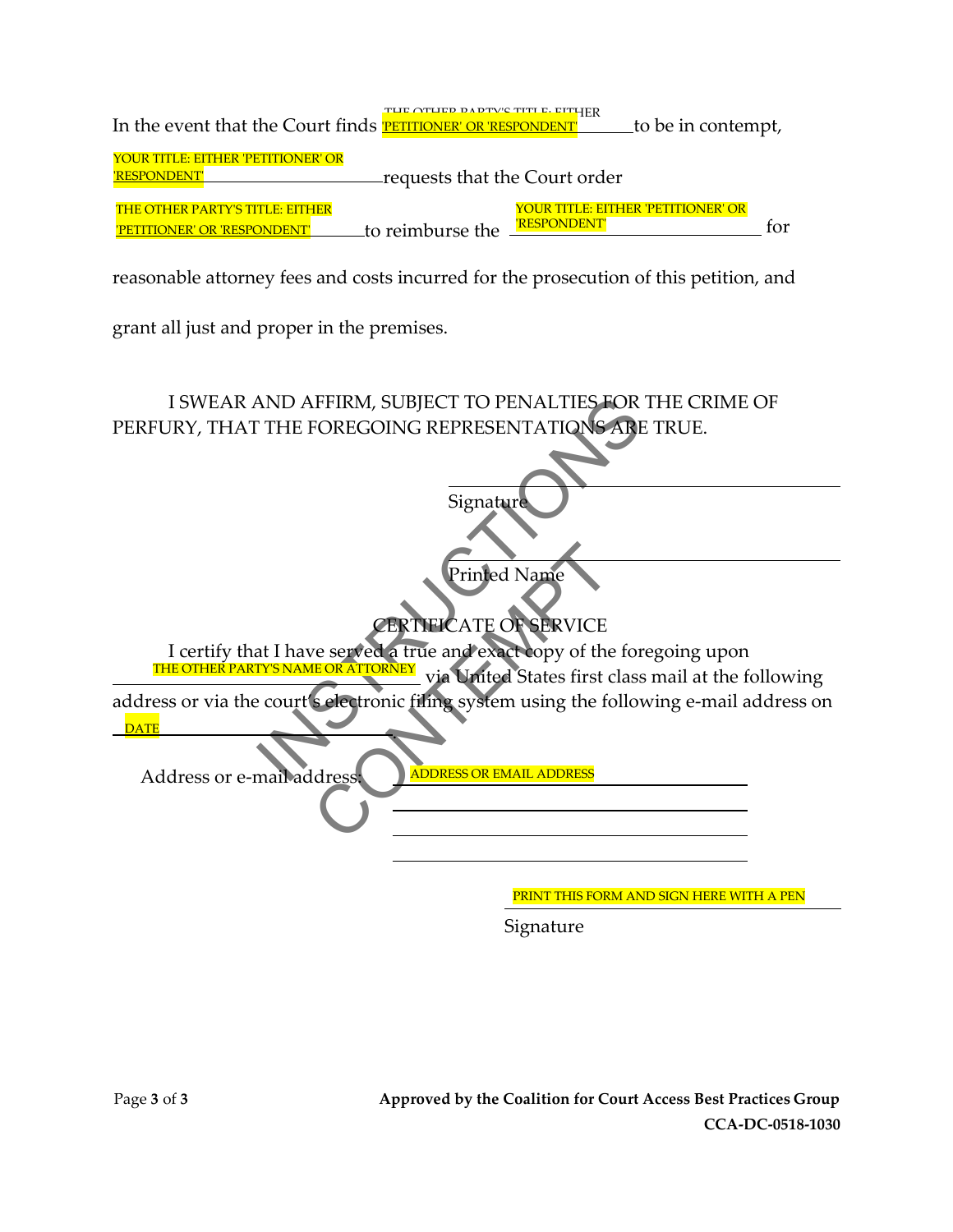## INSTRUCTIONS CONTEMPT



| <b>STATE OF INDIANA</b>                                                                                                                                                                                                       |         |           | <b>COURT</b>                                                                                                                                                    |
|-------------------------------------------------------------------------------------------------------------------------------------------------------------------------------------------------------------------------------|---------|-----------|-----------------------------------------------------------------------------------------------------------------------------------------------------------------|
| COUNTY OF (2)                                                                                                                                                                                                                 | $)$ SS: |           | CAUSE NO.                                                                                                                                                       |
| IN RETHE<br>OF:                                                                                                                                                                                                               |         |           |                                                                                                                                                                 |
| Petitioner,                                                                                                                                                                                                                   |         |           | FOR THE SECTION ABOVE THE DOTTED LINE, LOOK AT THE<br>COURT PAPERS YOU HAVE IN THIS CASE AND COPY THE<br><b>INFORMATION HERE AS IT APPEARS ON THOSE PAPERS.</b> |
| and                                                                                                                                                                                                                           |         |           |                                                                                                                                                                 |
| Respondent.                                                                                                                                                                                                                   |         |           |                                                                                                                                                                 |
|                                                                                                                                                                                                                               |         |           | ORDER TO APPEAR AND RULE TO SHOW CAUSE ROARDING CUSTODY OR                                                                                                      |
|                                                                                                                                                                                                                               |         |           | PARENTING TIME                                                                                                                                                  |
| The the state of the state of the state of the state of the state of the state of the state of the state of the state of the state of the state of the state of the state of the state of the state of the state of the state |         |           | having filed a Verified Petition for Rule to                                                                                                                    |
|                                                                                                                                                                                                                               |         |           | Show Cause Regarding Custody or Potenting Time this Court now issues upon the<br>a Rule to yow Cause and ORDERS the                                             |
|                                                                                                                                                                                                                               |         |           | <b>to APPEAR</b> before this court on                                                                                                                           |
|                                                                                                                                                                                                                               |         |           | $\frac{1}{2}$ a.m./p.m., and show cause as to why                                                                                                               |
|                                                                                                                                                                                                                               |         |           | <b>Kolld</b> not be found in contempt of this Court's Order                                                                                                     |
| concerning                                                                                                                                                                                                                    |         | issued on | <u> 1990 - Jan Barat, prima politik (</u>                                                                                                                       |
| T.                                                                                                                                                                                                                            |         |           | has alleged willful                                                                                                                                             |
| disobedience of the following provision of this Court's order dated                                                                                                                                                           |         |           |                                                                                                                                                                 |
|                                                                                                                                                                                                                               |         |           |                                                                                                                                                                 |
|                                                                                                                                                                                                                               |         |           |                                                                                                                                                                 |
|                                                                                                                                                                                                                               |         |           |                                                                                                                                                                 |
|                                                                                                                                                                                                                               |         |           |                                                                                                                                                                 |
|                                                                                                                                                                                                                               |         |           |                                                                                                                                                                 |
|                                                                                                                                                                                                                               |         |           |                                                                                                                                                                 |
|                                                                                                                                                                                                                               |         |           |                                                                                                                                                                 |

Page 1 of 2 **Approved by Coalition for Court Access Best Practices Group** CCA-DC-0518-1031